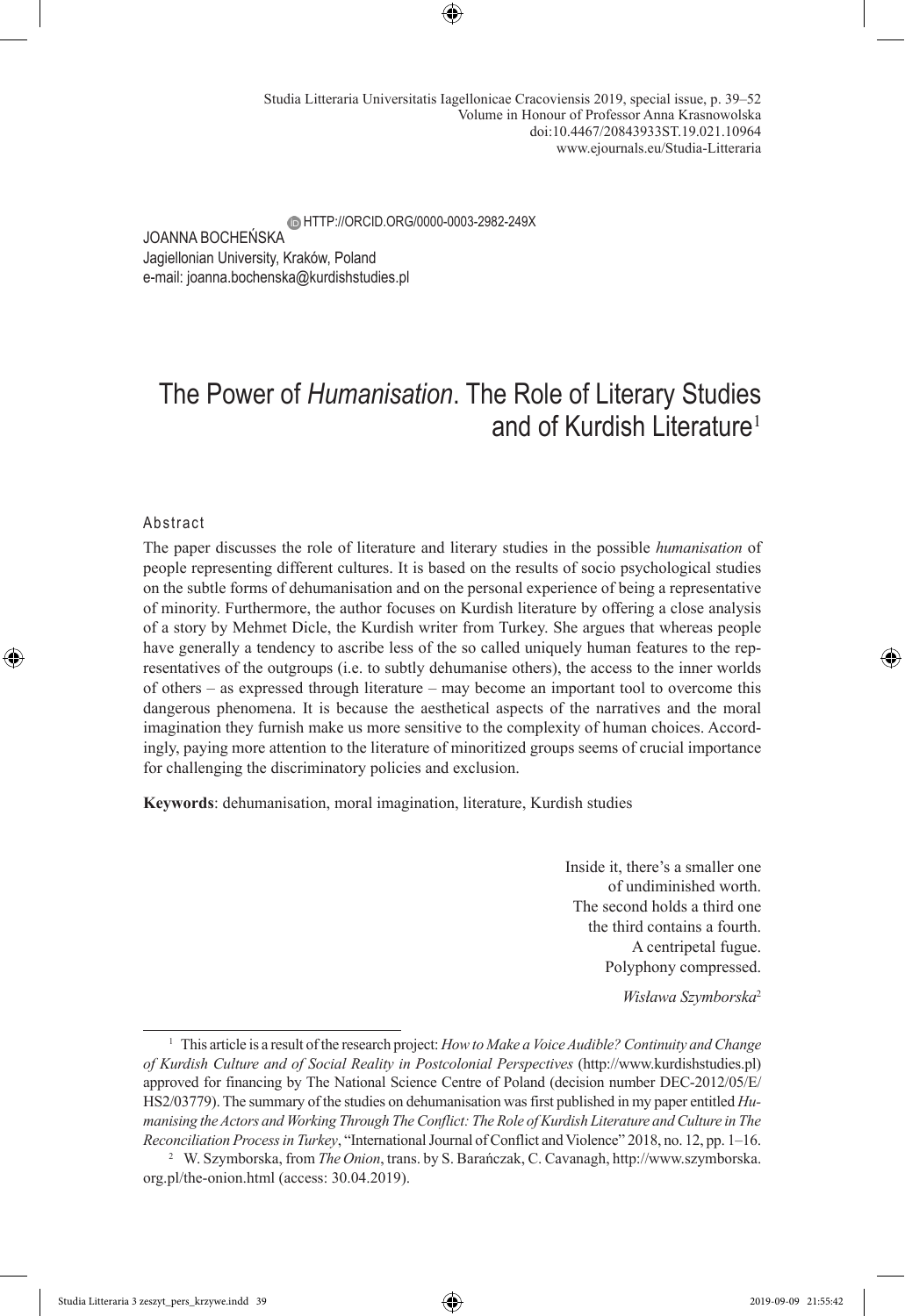### Introduction

While translating, publishing and selling literature is not an easy task these days, especially in case of the titles that represent the outside world of the many distant others, the acute question arises regarding the future of the literary studies. Does literature and literary research really play any role in bridging people, societies and cultures or is it a simple slogan repeated thoughtlessly in many grant applications in order to show their social applicability and justify the costs spent on them? Why should they be supported in times of shortages and growing human needs?

Being the part of the festschrift honouring Professor Anna Krasnowolska whom we owe the great insight into the world of Iranian cultures as well as the beautiful translations of Persian literature into Polish language, my article is designed to explore and highlight the role that the so called "literature of others" may play in our complex and divided modern world. In order to do so I will refer to a few socio psychological theories on the different types of dehumanisation and search for the possible ways we can cope with this phenomena by the means of literature and literary studies.

The dehumanisation is generally defined as "divesting someone of human qualities". Not long ago it was discussed only with regard to wars, conflicts or genocide planned by a regime in order to annihilate minorities which didn't match the vision of a certain state order. In 1976 Kelman described this phenomena "as a perception of victims that weakens the victimizers' normal restraints on violent behaviour".<sup>3</sup> Nevertheless, as exposed by the new research dehumanisation may have not only blatant but also subtle forms such as infra-humanisation  $(i.e.,$  divesting of secondary emotions), $4$  mechanistic dehumanisation (divesting of human nature),<sup>5</sup> dementalization<sup>6</sup> divesting of the mental propertie<sup>7</sup> or lacking human potentials.<sup>8</sup> It often happens unwittingly between groups and individuals

<sup>8</sup> M. Tarnowska, P. Sławuta, M. Kofta, *Procesy dehumanizowania "obcych". Mechanizmy i funkcje*, [in:] *Poza stereotypy. Dehumanizacja i esencjalizm w postrzeganiu grup społecznych*, eds. M. Drogosz, M. Bilewicz, M. Kofta, Warszawa 2012, pp. 131–165.

<sup>3</sup> N. Haslam, S. Loughnan, *Dehumanization and Infrahumanization*, "Annual Review of Psychology" 2014, no. 65, p. 401.

<sup>4</sup> J.-Ph. Leyens, M.P. Paladino, R. Rodriguez-Torres, S. Demoulin, A. Rodriguez-Perez, R. Gaunt, *The emotional side of prejudice: The attribution of secondary emotions to ingroups and outgroups*, "Personality and Social Psychology Review" 2000, no. 4, pp. 186–197; J.-Ph. Leyens, B. Cortes, S. Demoulin, J.F. Dovidio, M.P. Paladino, A. Rodriguez-Perez, R. Rodriguez-Torres, J. Vaes, *Emotional prejudice, essentialism, and nationalism: The 2002 Tajfel lecture*, "European Journal of Social Psychology" 2003, no. 33, pp. 703–717; J.-Ph. Leyens, S. Demoulin, J. Vaes, R. Gaunt, M.P. Paladino, *Infra-humanization: The wall of group differences*, "Social Issues and Policy Review" 2007, no. 1(1), pp. 139–172.

<sup>&</sup>lt;sup>5</sup> N. Haslam, *Dehumanization: An integrative review*, "Personality and Social Psychology Review" 2006, no. 10, pp. 252–264.

<sup>6</sup> M.N. Kozak, A.A. Marsh, D.M. Wegner, *What Do I Think You Are Doing? Action Identification and Mind Attribution*, "Journal of Personality and Social Psychology" 2006, no. 90(4), pp. 543–555.

<sup>7</sup> C.K. Morewedge, J. Presston, D.M. Wegner, *Timescale Bias in the Attribution of Mind*, "Journal of Personality and Social Psychology" 2007, no. 93(1), pp. 1–11.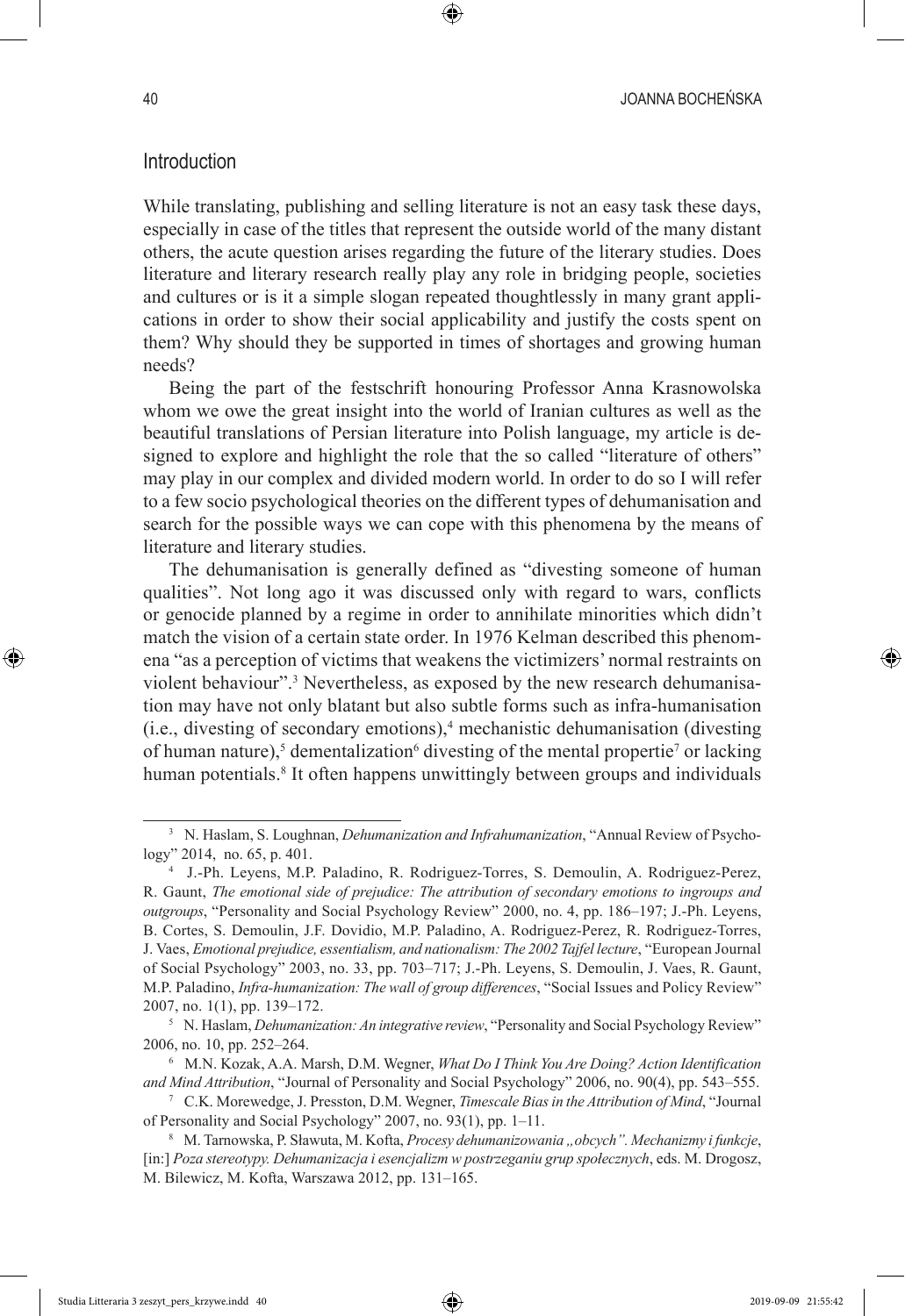hence remains undetected and poses a threat. What is more, it does not require the intergroup conflict to occur.<sup>9</sup> The consequences of this process are various: the reduced empathy and the increase in antisocial behaviour, distorted moral judgement regarding others.<sup>10</sup> According to Leyens<sup>11</sup> and Bandura<sup>12</sup> to face the subtle forms of dehumanisation we should put more stress on similarities between people and on the so called universal values. However, these suggestions are rather blurred and pass by the whole critique on universalism voiced by Edward Said and many others.<sup>13</sup> Aren't the universal values simply Western values which are globally imposed on the rest of the world? In his recent book *Can Non-Europeans Think*? Hamid Dabashi suggests that while the representatives of non-European worlds were compelled "to learn the language and culture of colonial interlocutors", these "interlocutors have never any reason to reciprocate" and "they became provincial in their assumptions of universality".14 Notably, Dabashi does not reject the idea of universalism but rather stresses that the content of universalism is narrowed to the self-reproducing European heritage of thoughts and images.

Taking the above-mentioned into account, in my article I would like to offer a more detailed approach to the possible ways of *humanisation* of the so called others by the means of aesthetic, literature and literary studies. I argue that the literature which represents different cultures and social groups may provide us with a wider, not only Western understanding of universal values and therefore offers a unique tool to *humanise* others and to enrich our social imaginary. This, however, requires an approach to the literary studies that should embark on emphasizing and discussing certain philosophical aspects of literature that I will refer to throughout this article following Rudolf Steiner,<sup>15</sup> Martha Nussbaum<sup>16</sup> and Lawrence Hinman's<sup>17</sup> ideas. In the last section of my paper I will refer to my own experience of reading and studying Kurdish literature.

<sup>9</sup> J.-Ph. Leyens *et al*., *Infra-humanization…*, p. 151.

<sup>10</sup> N. Haslam, S. Loughnan, *op. cit.*, pp. 414–416; M. Bilewicz, *Funkcjonalna dehumanizacja. Studium odczłowieczania ofiar i grup uciskanych*, [in:] *Poza stereotypy…*, *op. cit.*, p. 211–213.

<sup>11</sup> J.-Ph. Leyens *et al.*, *Infra-humanization…*, p. 160.

<sup>&</sup>lt;sup>12</sup> A. Bandura, *Selective Moral Disengagement in the Exercise of Moral Agency*, "Journal of Moral Education" 2002, no. 31(2), p. 108.

<sup>13</sup> B.M. Scherer, *Edward Said's Universalism. The Perspective of the Margins*, 2014, journeyofideasacross.hkw.de/out-of-academia-in-places/bernd-m-scherer.html (access: 1.04.2019).

<sup>14</sup> H. Dabashi, *Can The Non-European Think?*, London 2015, p. 5.

<sup>15</sup> R. Steiner, *Filozofia Wolności* (*Die Philosophie der Freiheit*), trans. J. Prokopiuk,Warszawa 1987.

<sup>16</sup> M.C. Nussbaum, *Love's Knowledge. Esseys on Philosophy and Literature*, New York–Oxford 1990.

<sup>17</sup> L.M. Hinman, *The Role of Imagination in The Moral Life*, "Journal of Professional and Applied Ethics" 2007, no. 9(2), pp. 14–20.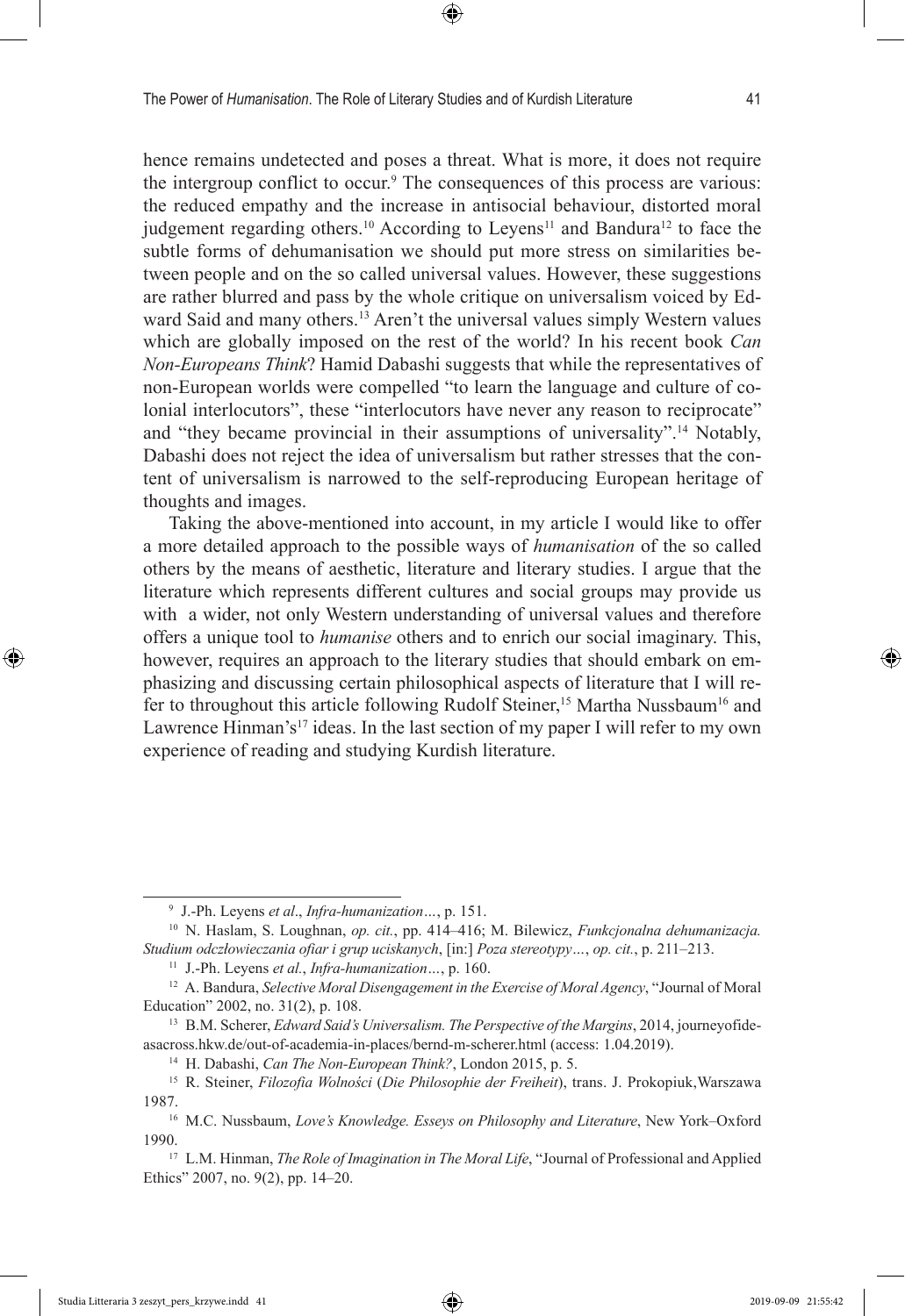# Our More and More Clever Brains and the Discrete Harm They Bring to Us

In 1972 the famous Spanish film director Luis Bunuel directed a movie entitled *The Discreet Charm of the Bourgeoisie* where he mocked the rituals and manners of the elegant middle class showing what their sophisticated behaviour conceals is actually still of an animal nature. However, in light of the recent socio psychological studies, it is also possible to interpret Bunuel's work in a different way by suggesting that the sophisticated parts of our modern cultures trigger many dark phenomena and thus instead of being helpful become the growing obstacle in bringing people together. The infra-humanisation and other subtle forms of dehumanisation can be consider the dark outcome of our advanced modernity which consists of many intertwined layers of meanings and forms of expression that are conveyed in a constantly renewing style. They somehow resemble the multi-skinned onion from Szymborska's poem that I have quoted above, which we endlessly peel to find something new and valuable. The complexity of the modern world and its lust for innovation impose a demand for development and foster a concept of humanness which relies on certain competences connected with mind, intelligence, sentiments and the level of education. Though, as mentioned above, the subtle forms of dehumanisation have been defined with the help of many different notions and as a result of slightly different approaches and experiments, what they all have in common is their deep dependence on culture, language, forms of expression and education.

Infra-humanisation is a process detected in the scope of the recent socio psychological research<sup>18</sup> and results in considering our ingroup as fully human and the outgroup as less human. It means divesting others of "uniquely human qualities", the so called "sentiments" or "secondary emotions". This process was revealed in many studies as the lower level of attribution of such qualities to the members of an outgroup. According to Leyens,<sup>19</sup> the phenomena differs from dehumanisation which is usually understood as "the total divesting of human qualities". "Secondary emotions" or  $\alpha$ , uniquely human qualities", such as shame, sensitivity, love and indignation form later in life through the process of learning and socializing. In contrast to primary emotions, that we share with animals, they depend on other social variables, such as development of morality or cognitive capacities. They are considered culture-specific, and sometimes vary between cultures. Furthermore, they are cognitive constructs and rely on "the interpretation of the situation", and not just on "the situation itself".20

What is interesting, the process of the denying happens not only in case of positive secondary emotions (for instance love and sensitivity) but also in case of the negative ones (shame or indignation). In other words the members of the

<sup>18</sup> J.-Ph. Leyens *et al*., *The emotional side of prejudice…*; J.-Ph. Leyens *et al*., *Emotional prejudice…*; J.-Ph. Leyens *et al*., *Infra-humanization…*; S. Demoulin, J.-Ph. Leyens, M.P. Paladino, R. Rodriguez- -Torres, A. Rodriguez-Perez, J.F. Dovidio, *Dimensions of "uniquely and "non-uniquely" human emotions*, "Cognition and Emotion" 2004, no. 18(1), pp. 71–96.

<sup>19</sup> J.-Ph. Leyens *et al*., *Infra-humanization…*

<sup>20</sup> S. Demoulin *et al*., *op. cit.*, p. 75.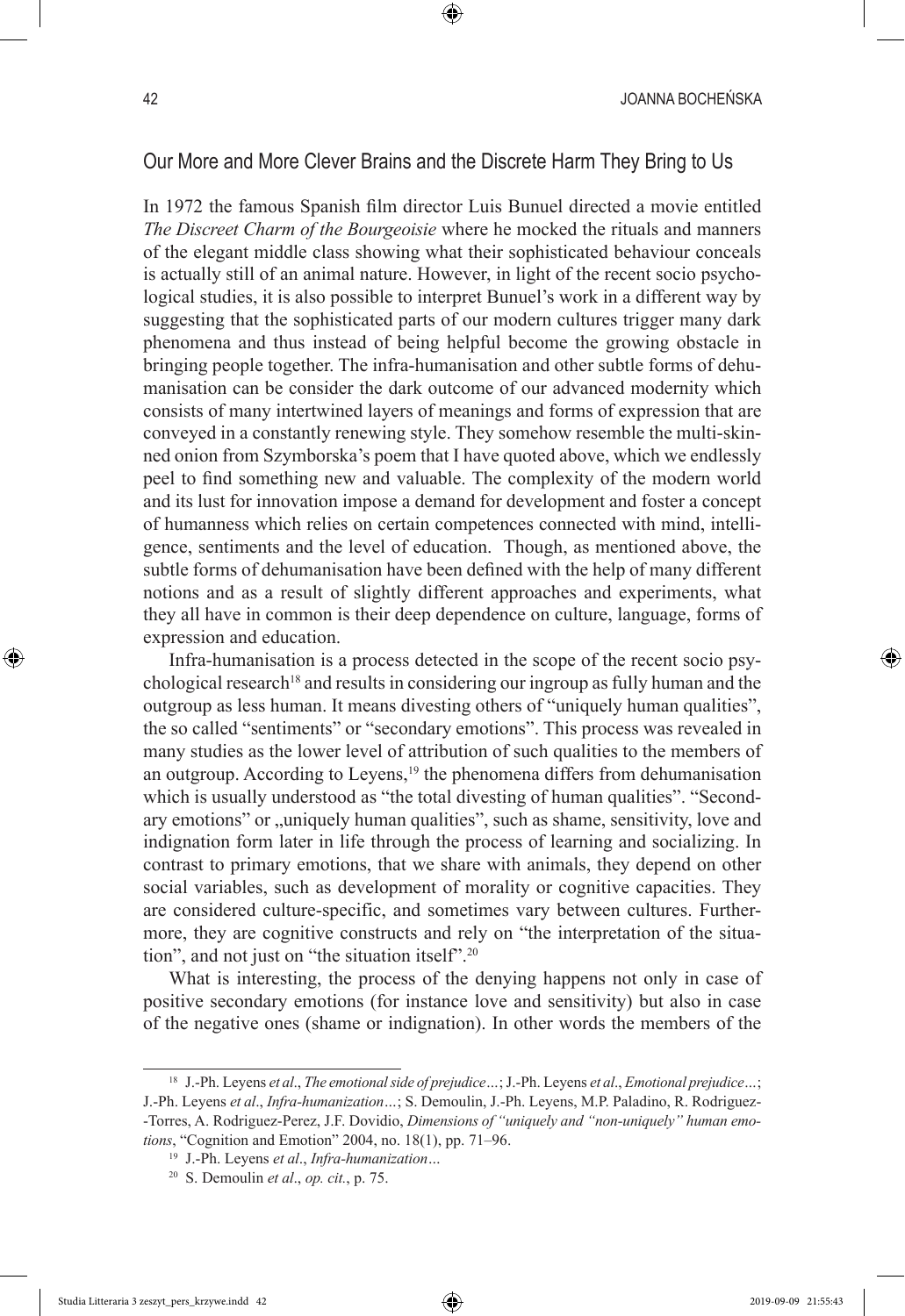outgroup are perceived as less prone to more sophisticated good and more sophisticated evil. Thus it is clear that others are repelled precisely because of not being "sophisticated" enough. Needless to stress that the understanding of the word "sophisticated" is always heavily linked to our particular social and cultural imaginary. The imaginary is often understood as unique and innate essence of a group that forms its unchangeable substance. Therefore, essentialism "is the belief that people are what they are by substance as opposed by the conviction that there are discontinuities in humanity".<sup>21</sup> As stressed further by Leyens such a belief totally contradicts the idea that groups are in fact social constructions. In other words people see their cultural and social constructs as everlasting and natural. It means that we reproduce the meanings within our own worlds which are of course shaped by the languages we communicate with our ingroup. On the other hand we are rather reluctant to perceive the same "dignified and sophisticated essence" in the representatives of other cultures, whose imaginary we usually have limited access to because of not knowing their language and cultural context.

What is also important the infra-humanisation relies on the comparison between animal and human,<sup>22</sup> which is usually evaluated in favour of the human, their intelligence and thus supremacy that have been entrenched in both religious and evolutionary worldview. Also the other frameworks in which the subtle forms of dehumanisation have been described such as "dementalization", "divesting of mental properties" or "lacking the human potentials" suggest that the power of mind and human capacities to develop brain potentials are crucial for our average grasp of humanity. It was shown by the research designed by Leyens:

To approach the humanity of groups' essence, we asked Spanish and French speaking Belgians to rank-order all the characteristics that they considered uniquely human. The consensus was substantial. In the first place, students cited intelligence or a related word (e.g., reasoning). In the second place, they cited a word associated with language (e.g., communication) or the word "sentiment" (or an exemplar of it).<sup>23</sup>

# Abstract Notions versus Imagined Reality

As revealed in some studies on infra-humanisation, when the members of the outgroup directly expressed secondary emotions or human qualities in a message, it did little to humanise the outgroup by the ingroup. On the contrary, such direct reference to secondary emotions was treated as pushy, and the level of infra- -humanisation became higher.24 This means, people are sensitive to the identity of

<sup>21</sup> J.-Ph. Leyens *et al.*, *Infra-humanization…*, p. 142.

<sup>22</sup> N. Haslam, S. Loughnan, *op. cit.*, p. 403.

<sup>23</sup> J.-Ph. Leyens *et al.*, *Infra-humanization…*, p. 145.

<sup>24</sup> A.J.C. Cuddy, M.S. Rock, M.I. Norton, *Aid in The Aftermath of Hurricane Katrina: Inferences of Secondary Emotions and Intergroup Helping*, "Group Processes and Intergroup Relations" 2007, no. 10(1), pp. 107–118; M.J.A. Wohl, M. Hornsey, Sh.H. Bennett, *Why Group Apologies Succeed and Fail: Intergroup Forgiveness and the Role of Primary and Secondary Emotions*, "Journal of Personality and Social Psychology" 2012, no. 102(2), pp. 306–322; A. Demirdağ, *Barış Sürecinin Desteklenmesinde İnsanliktan Uzaklaştırmanın Etkisi* (unpublished master thesis), Ankara University, 2014, p. 69.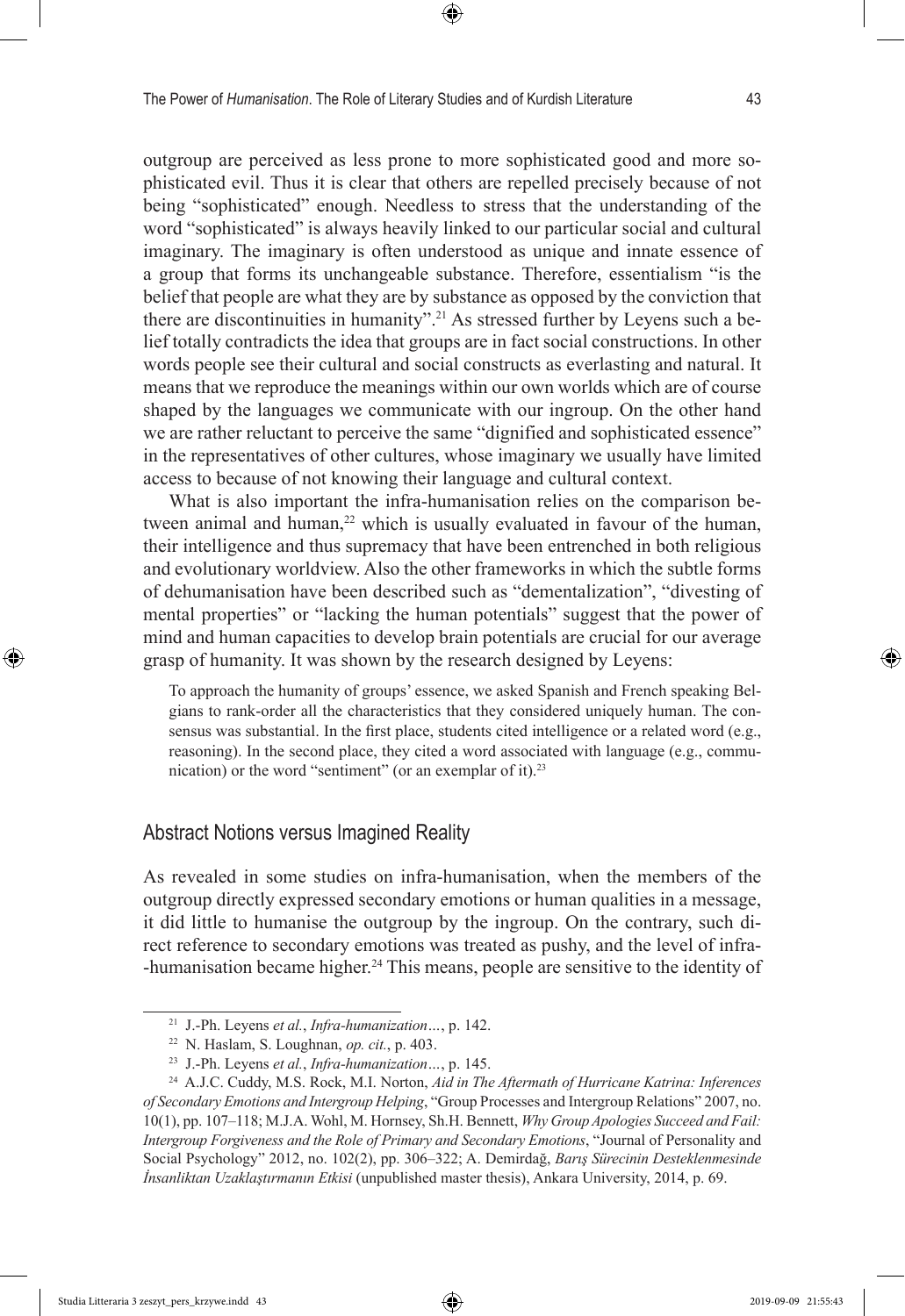the one who speaks to them, but also, to the way the information is presented. It suggests that the expression of abstract notions (secondary emotions, in this case), is not helpful by itself. Being suspicious about the members of the outgroup, we would not easily believe that they possess uniquely human qualities when they try to assure us about it. And this is precisely the point where the role of imagination and the cultural narratives such as literature or film can be grasped. It is because, as stressed by Rudolf Steiner the imagination is not an abstract but rather individualised concept. It fills the gap between the abstract ideas we have in our minds and observations we make by means of our senses.<sup>25</sup> Martha Nussbaum suggested that literature should be considered a part of moral philosophy that helps us to see

the world's surprising variety, its complexity and mysteriousness, its flawed and imperfect beauty – that cannot be fully and adequately stated in the language of conventional philosophical prose, a style remarkably flat and lacking in wonder – but only in a language and in forms themselves more complex, more allusive, more attentive to particulars.<sup>26</sup>

This way, instead of abstract rules and notions we are offered sequences of descriptive words, sentences and images that can guide us into the inner world of the others which to Hinman is the foundation of morality and thus our understanding of humanness too. It is because such an insight can help us to grasp the "how" of the abstract humanness of others with whom we have rare or no direct contacts.27 Nussbaum affirms the role of perception and emotional response that can be developed by reading or watching and is underestimated in the solely intellectual reasoning:

Frequently a reliance on the powers of the intellect can actually become an impediment to true ethical perception, by impeding or undermining these responses. It frequently happens that theoretical people, proud of their intellectual abilities and confident in their possession of techniques for the solution of practical problems, are led by their theoretical commitments to become inattentive to the concrete responses of emotion and imagination that would be essential constituents of correct perception.28

# Dehumanisation as Divesting of Warmth and Vitality. The Healing Role of the Literary Access to Emotions

However, the subtle forms of dehumanisation may be also defined otherwise. Haslam offered another framework suggesting that people can also be compared to inanimate objects (such as machines or robots) and thus denied the emotional warmth or vitality. He described this kind of dehumanisation as *mechanistic dehumanisation* or *divesting of human nature*. His research proved that in some cases the average concept of humanness may be more entrenched in a vision of a "sensible" and not necessarily "thoughtful" human being. The latter may also

<sup>25</sup> R. Steiner, *op. cit.*, p. 80.

<sup>26</sup> M.C. Nussbaum, *op. cit.*, p. 3.

<sup>27</sup> L.M. Hinman, *op. cit.*, p. 17.

<sup>28</sup> M.C. Nussbaum, *op. cit.*, p. 81.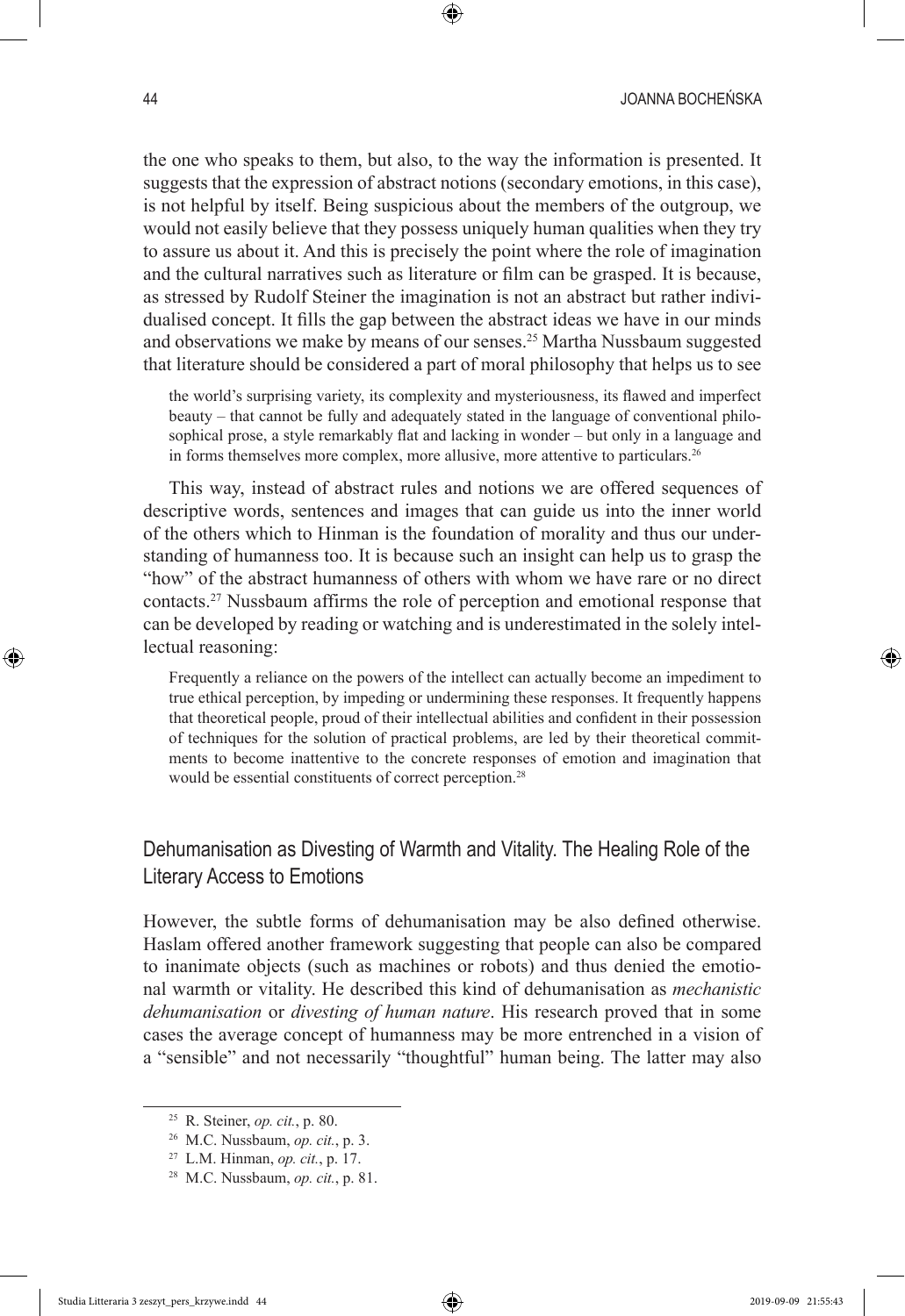be associated with emotional coldness and inattentiveness.<sup>29</sup> Nevertheless, these two abovementioned forms of subtle dehumanisation definitely complement each other and seem to rely on the different cultural patterns that are given priority to in the various social and cultural contexts we live in.

Reflecting on the Haslam's research results we may come to the conclusion that they can also be the reason why literature should be considered as an ally in coping with the subtle forms of dehumanisation. Nussbaum claimed that the access to emotions provided by literature and other forms of art, the state of being overwhelmed by emotions while reading, watching or simply contemplating a work of art, which was often regarded a liability, should be seen as an asset. It is because our feelings and impressions are the inseparable part of the knowledge we obtain from the surrounding world and – what is crucial – about our being and acting in this world.30 In other words, the process of reading offers us the possibility to jump into the shoes of others, to be submerged into their reality, their thoughts, feelings and sometimes into the different cultural contexts that explain the choices and actions they made. This way we can identify with others while reading and the identification itself is crucial for obtaining reliable knowledge and humanising others. Taking into account our own experiences and knowledge we may agree or disagree with the characters' worldview or choices which implies that what we actually achieve is not necessarily the favourable view of others. As already stressed above the infra-humanisation must be distinguished from simple favouritism. In the scope of the infra-humanising process we attribute to others less positive and negative qualities.<sup>31</sup> Therefore, the humanising aspect of reading entails no need for becoming more favourable toward the characters. Moreover, the fictional world and human beings portrayed in literature are not the passive space left for readers' contemplation. They usually intermingle with our own thoughts and experience, hence what we actually deal with is a third reality that bridges the author's imagination with our own. The overlap is most probably the very humanising aspect of getting access to the worlds of others. As far as "our" imagination intermingle with "theirs" we can no longer totally separate "us" from "them". Voluntarily or not we become interconnected.

### Domino Effect of Dehumanisation. Hamid Dabashi and the Kurds

The subtle forms of dehumanisation seem ubiquitous and therefore the theoretical framework they offer to discuss many modern phenomena may be very useful these days. As already highlighted, they correspond with many modern theories for instance postcolonialism. Notably, the socio psychological approaches are not restricted to any particular historical experiences which although individualise the topic but at the same time narrows it to some space and time not allowing many researchers to see the many diverse and ambiguous dimensions of colonial

<sup>29</sup> N. Haslam, *op. cit.*

<sup>30</sup> M.C. Nussbaum, *op. cit.*, pp. 261–285.

<sup>31</sup> J.-Ph. Leyens *et al*., *Infra-humanization…*, p. 146.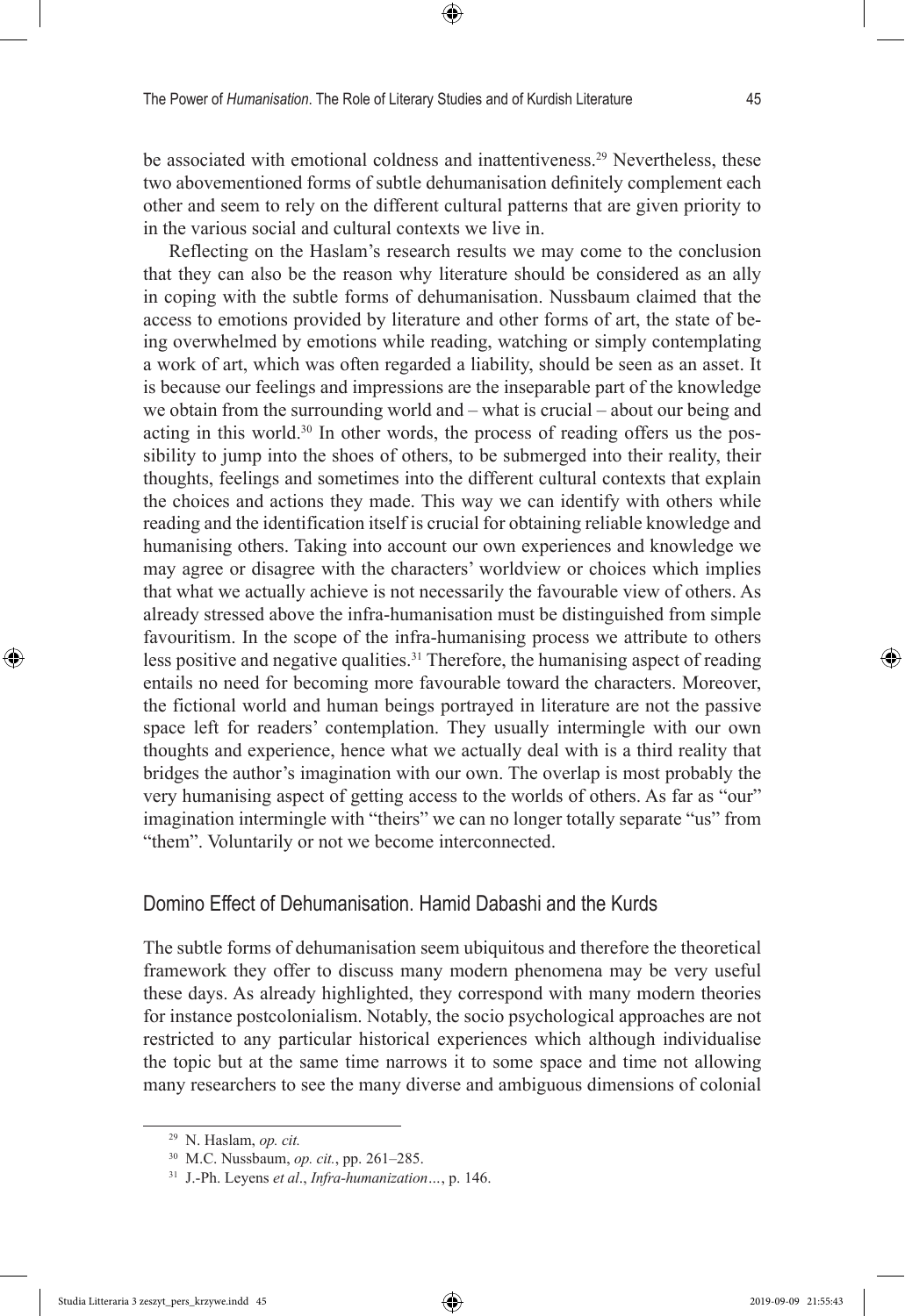subordination. A good example of such a postcolonial paradox is the case of Hamid Dabashi and his view on the Kurds. As mentioned above in his book Hamid Dabashi explored many different discourses within which non-European thinkers are marginalised. We read:

I am […] interested in the curious question of whether or not European philosophers can actually read something [from non-European authors – JB] and learn from it – rather than assimilate it back into what they already know.32

Dabashi's aim is to highlight the still existing wall that does not allow the non-Europeans to be perceived as something more than the object of neo-colonizing policy. Not entering into any polemic with Dabashi on this subject I wish to emphasize that in light of the studies on the subtle forms of dehumanisation, denying the mental properties of the members of an outgroup exceeds the limits of Western-Eastern or European-Non-European polarisation. Though it is clear that all forms of dehumanisation, both blatant and subtle, have a lot in common with the power of one group over another, its higher status or the threat it faces, <sup>33</sup> it is clear that not only the "powerful Europeans or Americans" are prone to dehumanising practises. The research by Bain and colleagues (2009) indicated for example that "Chinese associated white faces less strongly with uniquely human traits than East Asian faces".34 The fact of possessing power or higher status is not only the feature of European or American colonialism but rather the ubiquitous and probably eternal human propensity. Therefore, it is justifiable to point out Hamid Dabashi's selectiveness in referring to non-European intellectuals and artists. Though we can find among them people of many different backgrounds such as Walter Mignolo, Aditya Nigam,<sup>35</sup> Elia Suleiman<sup>36</sup> or Akiro Kurosawa<sup>37</sup> we cannot discover any particular reference to the Kurdish intellectuals. Hence, we can say quoting from Dabashi himself, that he "did not read anything" written by the Kurdish authors or simply "assimilated it to what he already knows". Therefore, in spite of his critical approach to the Western orientalism and neo-orientalism he also reproduces the dehumanising neglect and marginalisation. I chose the Kurdish example, not accidentally of course. In Iran the Kurds are still under the pressure of the government's restrictive policy and face the danger of being assimilated into the Farsi speaking world. Akin to Muslims being misrepresented in the West, the Kurds are misrepresented in the four Middle Eastern countries they live in. They are at best associated with tribal customs and traditional culture and most of the so called public opinion in Turkey, Iran, Syria or even Iraq is completely unaware that there is any modern intellectual production in Kurdish language. And even though Dabashi, as an Iranian-American professor cannot be associated with the Iranian regime and his arguments against the European neoorientalism are justified, he would be much more convincing and trustworthy as

<sup>32</sup> H. Dabashi, *op. cit.*, p. 5.

<sup>33</sup> N. Haslam, S. Loughnan, op. cit., pp. 413–415; M. Bilewicz, *op. cit.*, pp. 215–217.

<sup>34</sup> N. Haslam, S. Loughnan, *op. cit.*, p. 408.

<sup>35</sup> H. Dabashi, *op. cit.*, p. 5.

<sup>36</sup> *Ibidem*, p. 128.

<sup>37</sup> *Ibidem*, p. 153.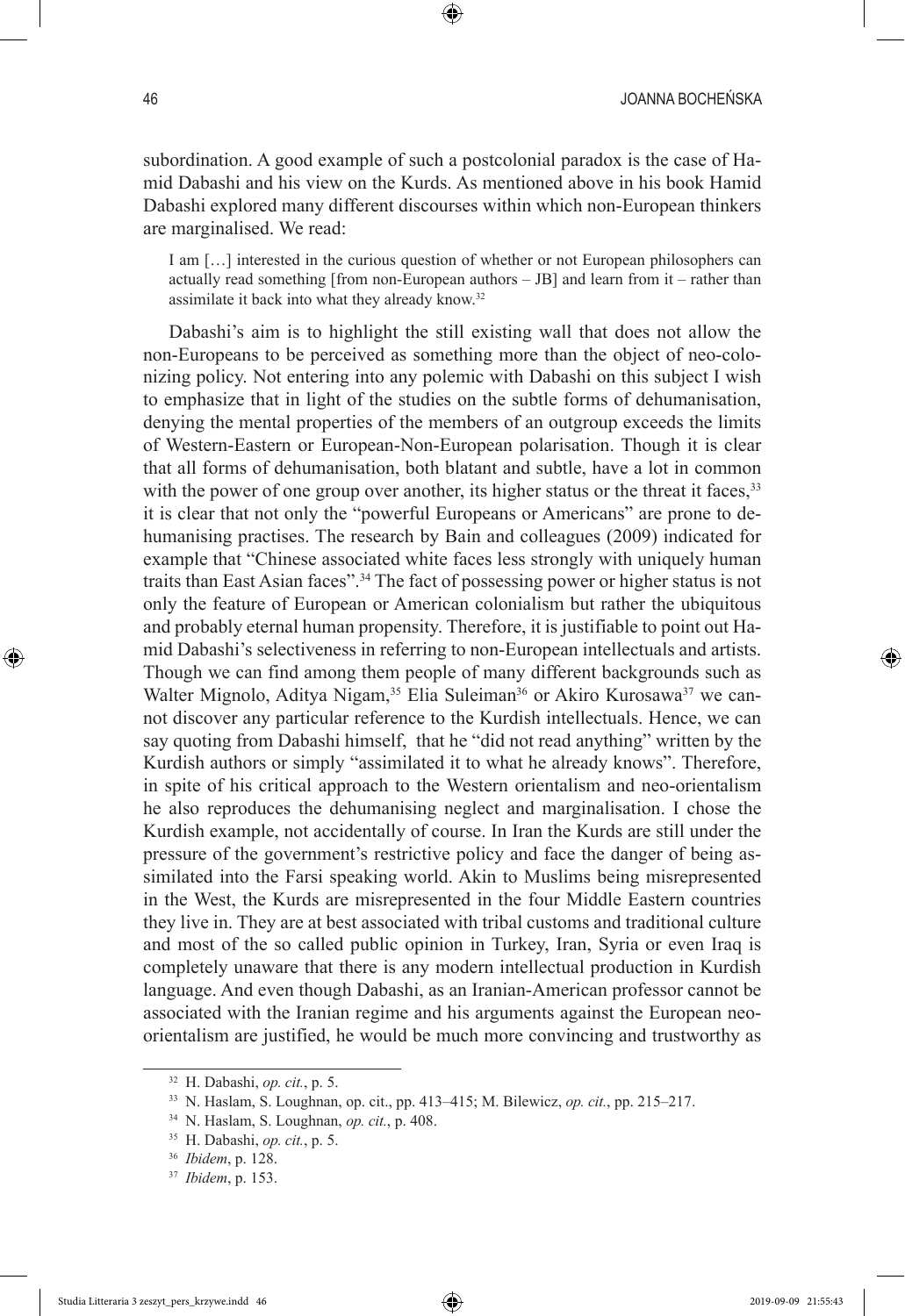a postcolonial academic, if he wished to appreciate the Kurdish authors and refer critically to the failures of his own intellectual background too. Instead, though he once briefly mentions "the condescending attitude of self-proclaimed Persians toward the minorities such as Kurds, Azeris, Baluch",<sup>38</sup> at the same time he denies the Kurds the right to self-determination suggesting that they should "abandon their dream of unified Kurdistan".39 In other words his approach to the Kurdish question is similar to what he criticizes in the case of Western policy toward the Middle East. One may aptly stress that it is not Mr Dabashi's duty to suggest what the Kurds should abandon. Also, as pointed out by Barzoo Eliassi in the book *Iran: A people interrupted*, Dabashi "rhetorically penalizes Kurdish claims for creating a nation-state"<sup>40</sup> and "implicitly asks the Kurds to quell their dissent and avoid contestation of the Persian rule that discriminates non-Persian groups in Iran".41 Hence, it is clear that Dabashi's image of the Kurds is also distorted due to his cultural and national background that claims power over this group. This example indicates well that while we usually have no problems with criticising powerful "them" for "their" dehumanising approaches to "us", we are less keen to see our own dehumanising approaches toward those whom we believe to be somehow lower on the imagined ladder of humanness. It is clear from the various studies on dehumanisation that such a hierarchical scale may consist of many different sets of beings, not only of national, ethnic or religious groups but also of women,<sup>42</sup> animals<sup>43</sup> or children. Therefore, what should be actually promoted is a kind of sensitivity, self-awareness or self-criticism that would be able to detect not only our role as objects of dehumanising policy of others but also as its subjects and creators.

### Why the Voice of Kurdish Culture Matters

I have come to Kurdish studies from a very unusual field. I graduated as a specialist on Russian literature and only after meeting Kurds in Moscow in 2001 I became interested in their identity and cultural production. Initially, I had no idea about any Oriental studies let alone the notorious orientalism. Nevertheless, while comparing Russian or Polish literary output with the Kurdish one, I belittled it at first. In light of the abovementioned theories I can say that I infra-humanised the Kurds denying them their uniquely human qualities. "They are nice people but they do not seem to be able to offer me anything in terms of my intellectual development" – that is what I thought. However, being the child of a Polish-Tatar family I was aware that the attitude I have toward the Kurds is pretty much the

<sup>38</sup> *Ibidem*, p. 211.

<sup>39</sup> *Ibidem*, p. 192.

<sup>40</sup> B. Eliassi, *Contesting Kurdish Identities in Sweden*, London–New York 2013; idem, *Leftist intellectuals and the Kurds: The cases of Edward Said, Hamid Dabashi and Tariq Ali*, 2013, http://www. rudaw.net/english/yourrudaw-26062013000624 (access: 7.02.2017).

<sup>41</sup> *Ibidem*.

<sup>42</sup> N. Haslam, S. Loughnan, *op. cit.*, p. 408.

<sup>43</sup> M. Bilewicz, *op. cit.*, p. 213; N. Haslam, S. Loughnan, *op. cit.*, p. 411.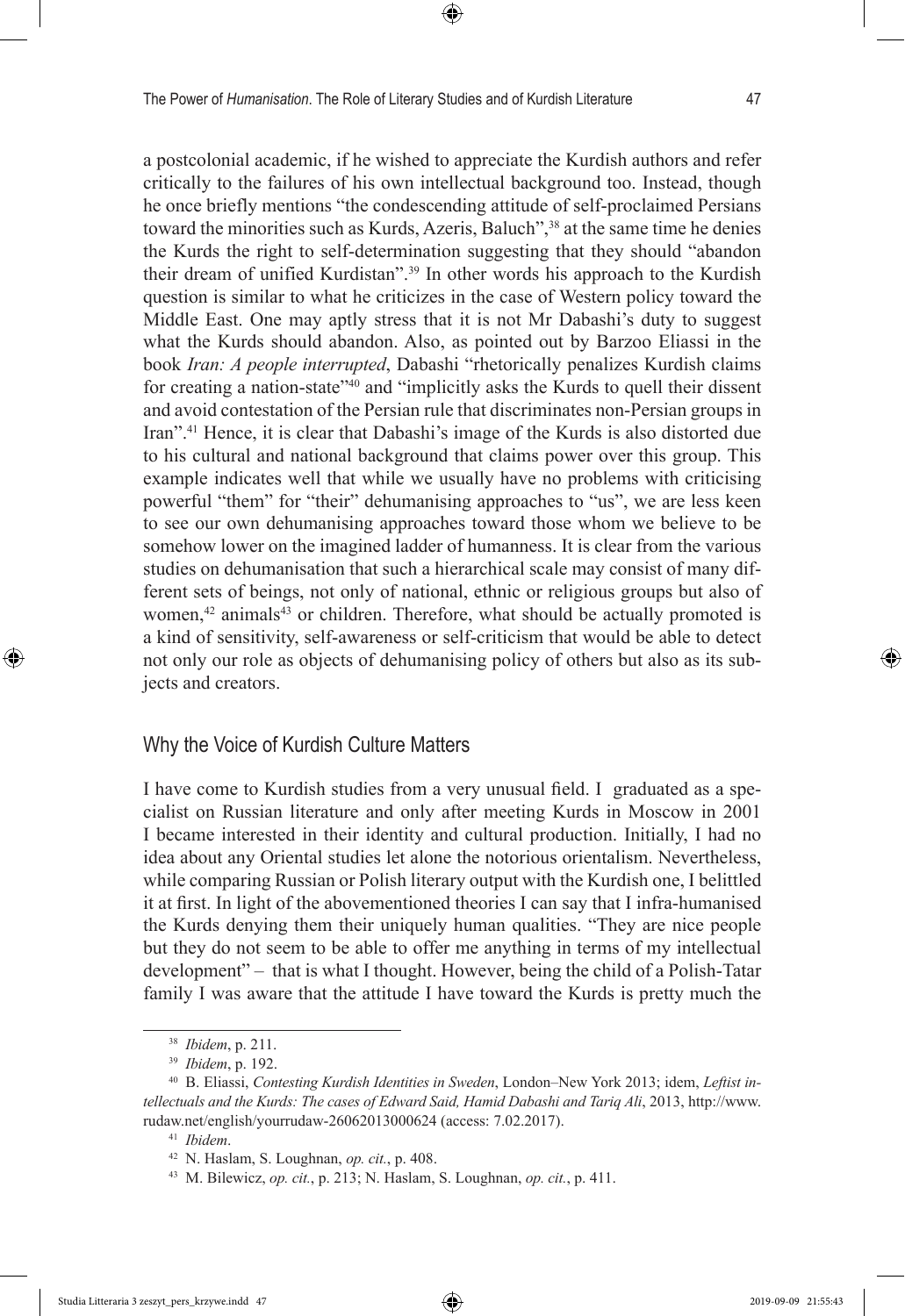same that I face as a person connected with a Tatar Muslim background in Poland, or as a Polish or Tatar in Russia. I used my experiences to look critically at my dehumanising approach. Furthermore, I trusted my intuition which ignited my interest to learn Kurdish language and know the Kurds better before jumping into any conclusions or judgements. Today, I believe that developing Kurdish studies, and studies on Kurdish culture in particular is of crucial importance not only to enrich our endless stocks of knowledge collected on the dusty academic shelves but also to make the world a better place. As stressed by Donna Hicks in her insightful book on the meaning and role of dignity in resolving conflicts, it is because:

Treating others well and recognizing their humanity (both their worth and their vulnerability) have incalculable benefits everywhere that human beings cluster: in families, communities, the workplace and nations. Honouring people's dignity is the easiest and fastest way to bring out the best in them. The opposite is equally true. Treating people as if they don't matter creates destructive emotional upheavals.44

Therefore, our attention to the Kurdish intellectual and artistic production (as well as to the production of all other marginalized and persecuted groups) may help us all to recognise their dignity and simultaneously to aid them in establishing channels of communication with those who neglect or suppress them in the countries they live in. It does not necessarily mean to support their – as I often hear – "separatist claims that may cause further troubles in the Middle East" (though I personally think these claims are fully justified). First of all, it means to assist the Kurds in overcoming the dangerous infra-humanisation and deliberated dehumanisation they face and in saving from extinction their language and culture. Their thoughts and art can enrich our "ethnocentric" understanding of human dignity in exchange.

However, there is still more to be said about the importance of the Kurdish culture for the contemporary Middle East. As many other groups the Kurds happened to be both the victims (most often) and the oppressors in the curse of the  $20<sup>th</sup>$  and  $21<sup>st</sup>$  centuries' political and social turbulences. Yet in their narratives we can find a special self-awareness that I have referred to above which does not allow the Kurds simply to blame the others for what happened to them and to other inhabitants of Kurdistan. In other words many of the Kurdish intellectuals use their experience and become sensitive to the misery the Kurds caused to others and therefore they seem to avoid the trap that snared even Hamid Dabashi.

Let me in the end offer the reader an analysis of a short story written by Mehmet Dicle the young Kurdish writer from Bakur (North Kurdistan/Turkey) currently living and working in Istanbul. In his short story trilogy *Asus*45 (2013), *Nara*<sup>46</sup> (2010) and  $Ta^{47}$  (2013) he created the fictitious land of Asûs where the Kurdish past and present intermingle. In one of his short stories entitled *Kuça filan*

<sup>44</sup> D. Hicks, *Dignity, Its Essential Role in Resolving Conflicts*, New Haven–London 2011, p. 67.

<sup>45</sup> M. Dicle, *Asûs*, Istanbul 2013.

<sup>46</sup> M. Dicle, *Nara*, Istanbul 2010.

<sup>47</sup> M. Dicle, *Ta*, Istanbul 2013.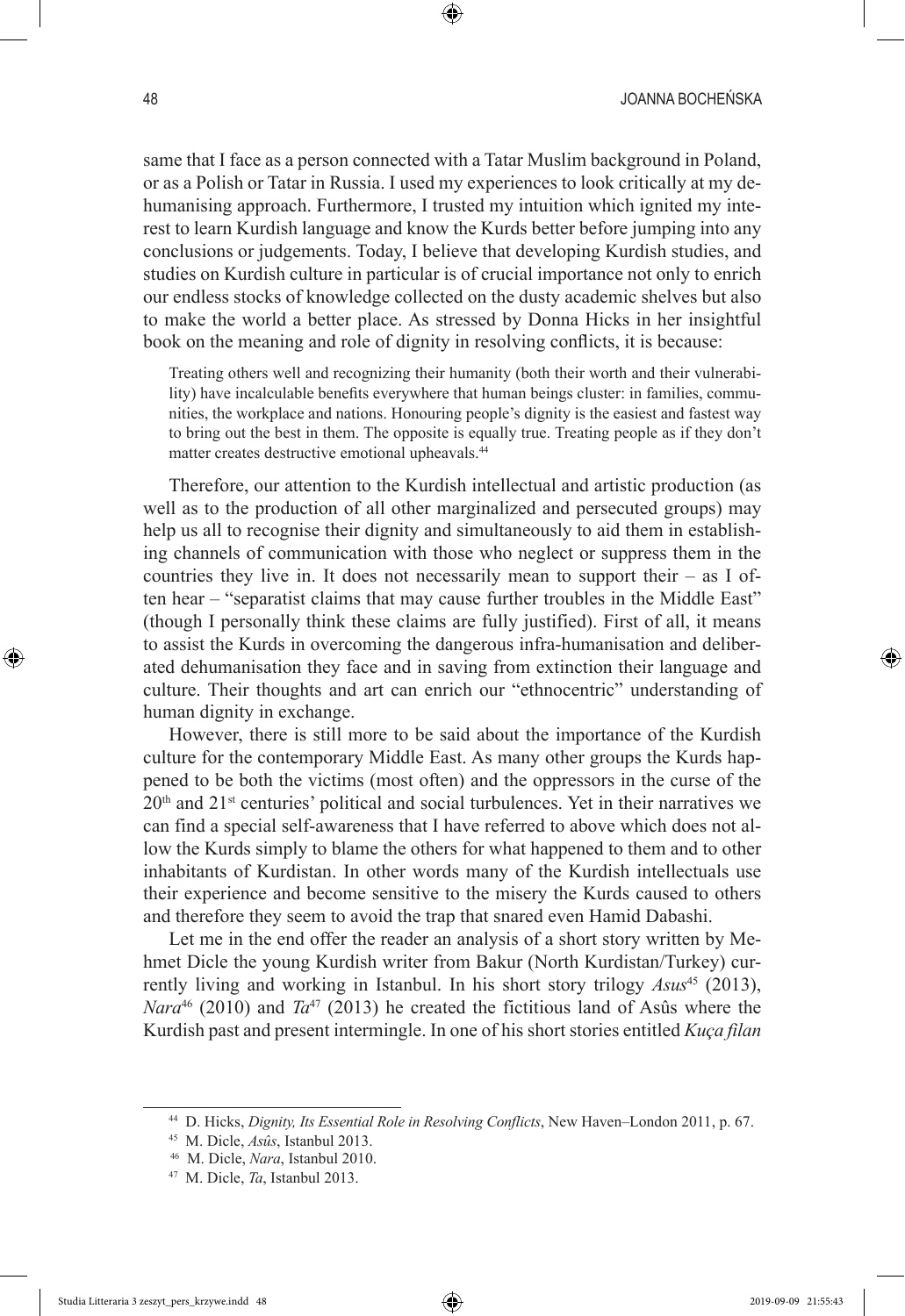(The street of Christians<sup>48</sup>) Dicle intertwined many images and topics. First of all, we may interpret this story in a biographical context and point out the writer's wish to settle accounts with childhood fears, of which his father-mullah was an inseparable part. Moreover, the short story exposes the unquestionable cruelty of a small boy who, having been forced to abandon his childish toys and study in the mosque, derives more and more pleasure from the "bloody games".49 Along with other children he tortures and kills animals, refining his malevolent skills. More than that, we deal with the repressed memory of Asûs inhabitants who avoid remembering the Armenians' tragedy. Dicle exposes and discusses the Kurdish responsibility for what happened to the Armenians in 1915 (p. 80).<sup>50</sup> The bones of Armenians come up every spring along with the overflow of water. And though we are told about the Turkish army which is waiting in the background, hunting for those hidden in the mountains and "howling like wolves during the winter nights".51 Dicle does not end up blaming the Turks for all that happened. Kurdish children make flour from Armenian bones, and those who leave the mosque lower their eyes and say nothing to stop them. The past is suppressed and suffocated, which adds to the cruelty of Asûs. One day Asûs inhabitants change into swallows and the boy becomes obsessed with killing all the swallows' chicks "to prevent their grandchildren from playing with human bones".52 But at the end of the story we are confronted with one very particular image, which shocks and delights us, at the same time bringing moral awareness and hope for the future. On his way to the mosque, depressed by the fact that his friend was bitten by a snake, the boy kills a white kitten: "the snow-white ball looked as if it had fallen into the bowl of dims":53

<sup>48</sup> The story *Kuça Fîlan* was published in the *Nara* collection of short stories (pp. 77–84). The Kurdish (Kurmanji) word *kuçe* can be translated as *wynd* or *backstreet* too. This analysis was first published in the bulletin "Fritillaria Kurdica. Bulletin of Kurdish Studies" (no. 15) as part of my introduction to the Polish translation of four Dicle's short stories.

<sup>49</sup> M. Dicle, *Nara*, p. 79.

<sup>&</sup>lt;sup>50</sup> It should be stressed that Mehmet Dicle is not the first Kurdish writer who speaks of the Armenian genocide. This topic was probably first referred to by Yaşar Kemal who was a Kurdish born author writing in Turkish (Rohat, *Yaşar Kemal'ın Yapıtlarında Kürt Gerçeği*, Istanbul 1992, pp. 42–43). As stressed by Çelik and Öpengin, the events and consequences of 1915 started to be more widely discussed in Kurdish literature in recent decades. It was made possible due to the growing interest in exploring the repressed memory of 1915 visible in Turkey in the first decade of 21st century. Çelik and Öpengin pointed out eight novels: *Kilama Pepûgî* (2000) by Deniz Gündüz written in Zazaki dialect, Mehdi Zana's *Ah Dayê* (*O Mom!*, 2005), Sabri Akbel's *Evîna Pinhan* (*Hidden Love*, 2006), Hesenê Metê's *Gotinên gunehkar* (*Sinful words*, 2007), Yaqob Tîlermenî's *Bavfileh* (*Proselyte*, 2009), Îrfan Amîda's *Pêşangeha Sûretan* (*Exhibition of Faces*, 2011), Eyub Guven's *Guhar* (*Earring*, 2011), Mehmet Deviren's *Kortika Filehan* (*The Well of Christians*, 2013), and five short story collections: Ferat Dilgeş's *Dilşa* (2003), Amed Çeko Jiyan's *Varjabed* (2010), M Elî Kut's *Mehkûm* (*Convict*, 2002), Umer Farûq Ersoz's *Berenge* (2013), Mehmet Dicle's *Ta* (2013). A. Çelik, E. Öpengin, *The Armenian Genocide in the Kurdish Novel: Restructuring Identity Through Collective Memory*, "European Journal of Turkish Studies", ejts.revues.org/5291 (access: 22.04.2019). Also *Nara* by Mehmed Dicle and *İdam* (2003) by Ruşen Arslan should also be mentioned though the second collection was written in Turkish.

<sup>51</sup> M. Dicle, *Nara*, p. 78.

<sup>52</sup> *Ibidem*, p. 81.

<sup>&</sup>lt;sup>53</sup> *Dims* is the red colour molasses-like syrup from grapes.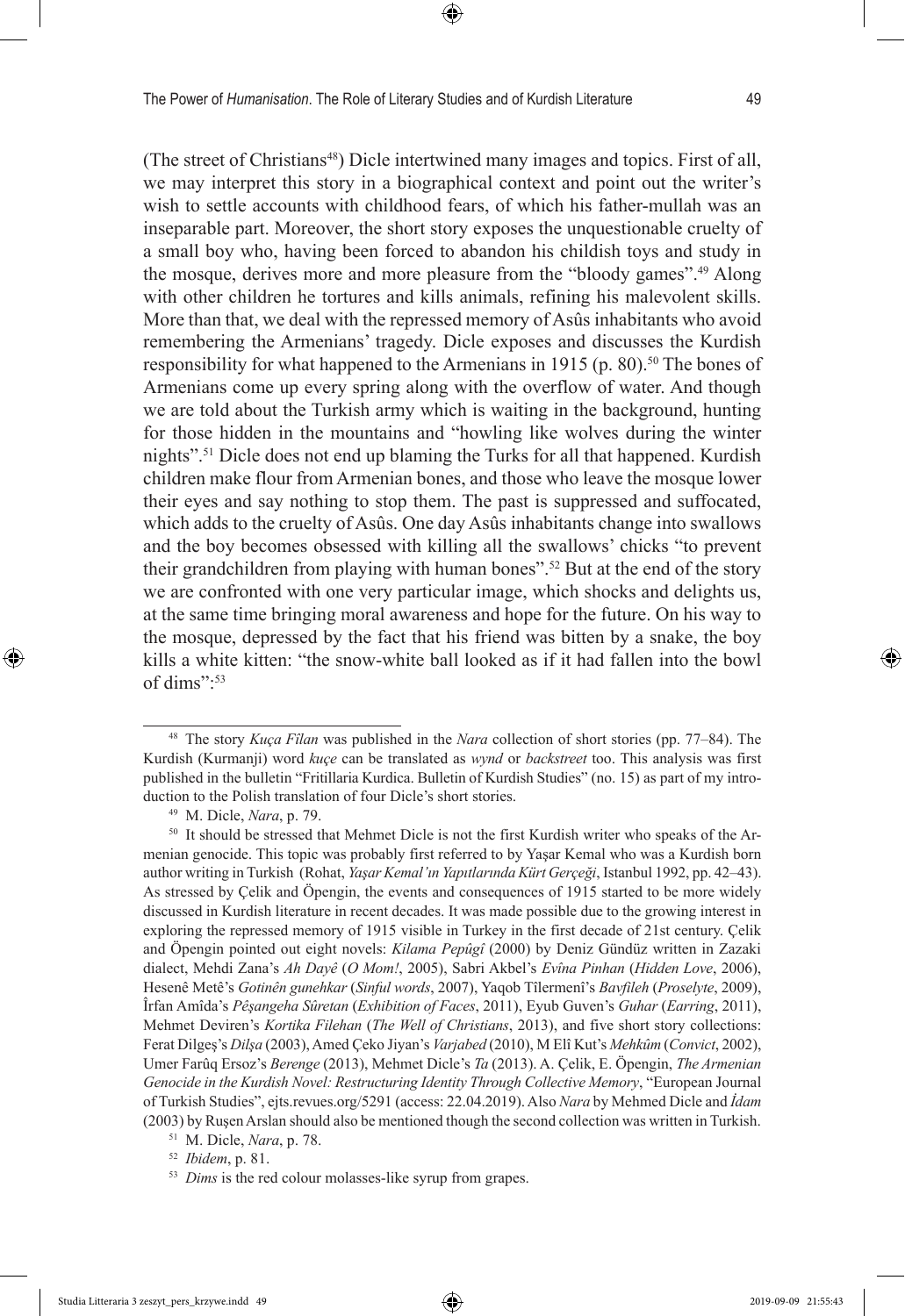I threw my stone toward the place I heard the voice from, with the blindness of a hunter. / While my stone was still in the air, I glanced at the spot where I had heard the voice from and I regretted what I had done. The small kitten. White. The ball of snow. I wanted my stone to become cold, to fall to the ground or return and hit my head. / But my aim is never wide of the park. I am famous amongst my friends for it. And this time it was precise too. I was weak at the knees as if my legs had been beaten with a stick. The baby cat. The snow-white ball looked as if it had fallen into a bowl of dims. It became red. Trembling. My heart shattered.<sup>54</sup>

The moment of killing the kitten shocks us not just because of the cruelty of the small boy, but thanks to the perversity of the description, which is very beautiful. First of all, we are reminded about the beauty of evil which keeps fascinating us. However, if we read this piece carefully we will realise that this is not the case. The innocence is still present, so perhaps all is not lost. Although the boy wanted to kill, which is why he picked up and threw the stone, he didn't see the beauty of the kitten. And when he realized it, he did repent. The feeling of guilt made him abandon the place, the Quran (which "landed in the puddle on the Christian street"<sup>555</sup>) and finally caused his illness.

The piece quoted above contains many images which intertwine: we see the boy picking up the stone, the stone in the air before it will hit its target, the kitten, the ball of snow, the bowl with grape syrup, the red colour, the white colour, the stick hitting the boy's knees, the trembling of the kitten's body. We are also informed that all this happened on the Christian street where the boy wanted to play with the (Armenian) bones but didn't find any. And this is where his Quran fell into the puddle. Moreover, after killing the kitten, the boy's repentance and illness bring some changes into his and his family's life. For the first time he realizes that he misses his father's warmth and that he wishes to hug him. The father, also "for the first time" listens to his wife's words and does not scold the boy. The boy abandons his education in the mosque and his father does not prevent him from doing so.<sup>56</sup>

Therefore, the episode must be interpreted in a broader sense as bringing together all the plot lines mentioned in the story. It inevitably alludes to the Armenian genocide, raising the hope that recalling the beauty of the Armenians and their culture can be helpful in realizing the guilt and evoking repentance. But something still remains to be hidden in the sequence of images of a boy, his stonelike cruelty and the beauty of the kitten. The kitten's beauty in a way "humanises" the animal in the eyes of the boy and therefore makes it more difficult to kill it. But we still need to ask why it happened only then and not before, and thus what are the prerequisites for one to see the beauty and value of the other. Perhaps it was the boy's poignant feeling of loneliness on his way to the mosque and maybe his friend's fatal illness that made him more aware of the loss and suffering? Or perhaps it was the charm of the shaded street itself? Despite all the doubts and dark experiences of the  $20<sup>th</sup>$  and  $21<sup>st</sup>$  centuries, Mehmet Dicle's short story reveals

<sup>54</sup> M. Dicle, *Nara*, p. 82. Translation from Kurmanji Kurdish into English was done by the author.

<sup>55</sup> *Ibidem*, p. 83.

<sup>56</sup> *Ibidem*, pp. 83–84.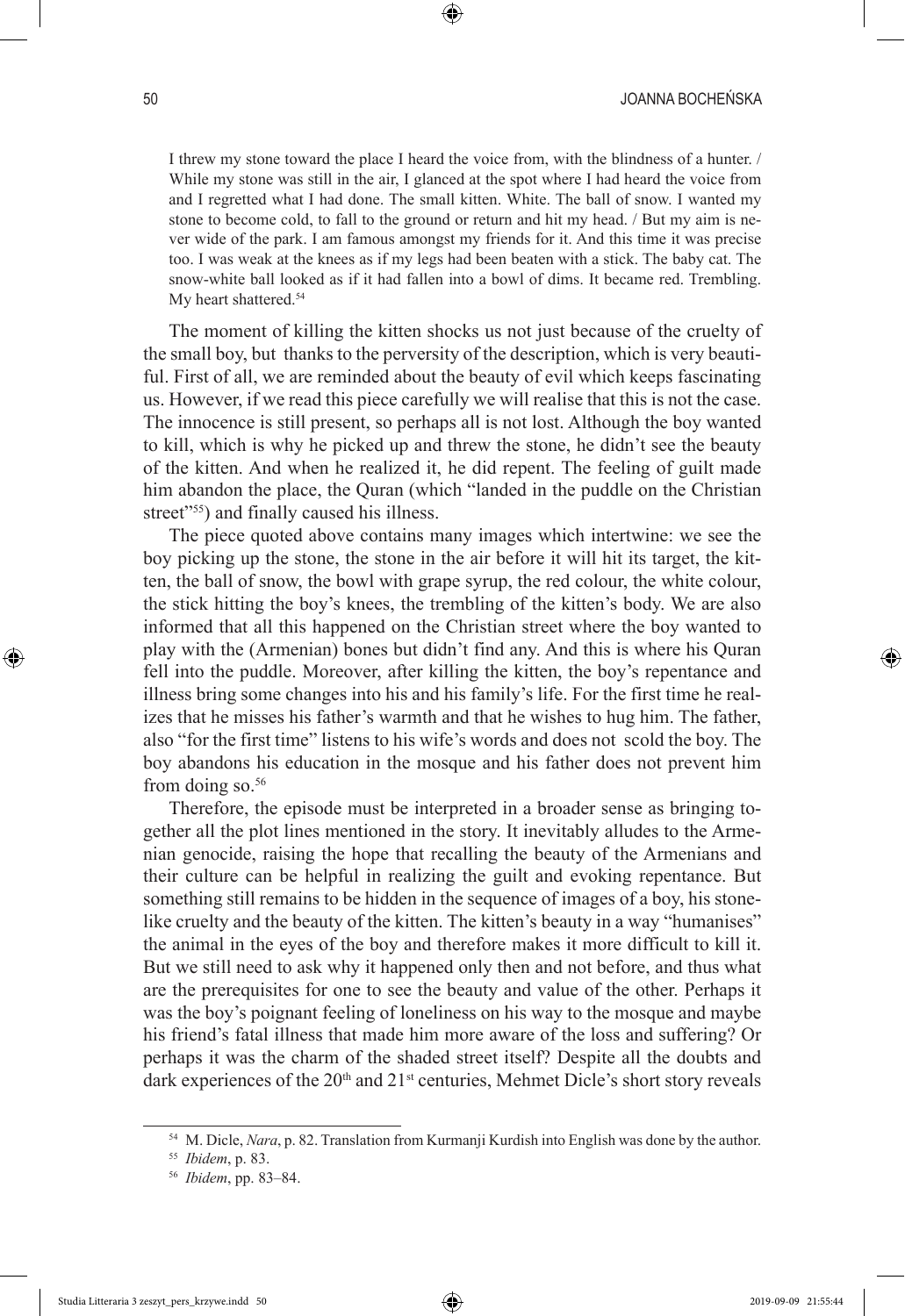the power of beauty. It is thanks to our ability to recognise the beauty of the other that any kind of mistreatment becomes inadequate and horrifying.

Thank you dear Professor Anna Krasnowolska for your contribution and trust in literary studies, for enabling us all to discover new fields of research in our Kraków Iranian Studies Department.

### **Bibliography**

- Bandura A., *Selective Moral Disengagement in the Exercise of Moral Agency*, "Journal of Moral Education" 2002, no. 31(2), pp. 101–119.
- Bilewicz M., *Funkcjonalna dehumanizacja. Studium odczłowieczania ofiar i grup uciskanych*, [in:] *Poza stereotypy. Dehumanizacja i esencjalizm w postrzeganiu grup społecznych*, eds. M. Drogosz, M. Bilewicz, M. Kofta, Warszawa 2012, pp. 211–  $-226.$
- Bocheńska J., *Mehmet Dicle and His Iridescent Images from Asûs*, "Fritillaria Kurdica. Bulletin of Kurdish Studies" 2016, no. 15, pp. 4–21.
- Bocheńska J., *Humanising The Actors And Working Through The Conflict: The Role of Kurdish Literature And Culture In The Reconciliation Process in Turkey*, "International Journal of Conflict And Violence" 2018, no. 12, pp. 1–16.
- Cuddy A.J.C., Rock M.S., Norton M.I., *Aid in The Aftermath of Hurricane Katrina: Inferences of Secondary Emotions and Intergroup Helping*, "Group Processes and Intergroup Relations" 2007, no. 10(1), pp. 107–118.
- Çelik A., Öpengin E., *The Armenian Genocide in the Kurdish Novel: Restructuring Identity Through Collective Memory*, "European Journal of Turkish Studies", http://ejts.revues.org/5291 (access: 22.04.2019).
- Dabashi H., *Can The Non-European Think?*, London 2015.
- Demirdağ A., *Barış Sürecinin Desteklenmesinde İnsanliktan Uzaklaştırmanın Etkisi* (unpublished master thesis), Ankara University, 2014.
- Demoulin S., Leyens J.-Ph., Paladino M.P., Rodriguez-Torres R., Rodriguez-Perez A., Dovidio J.F., *Dimensions of "Uniquely and "Non-uniquely" Human Emotions*, "Cognition and Emotion" 2004, no. 18(1), pp. 71–96.
- Dicle M., *Nara*, Istanbul 2010.
- Dicle M., *Asûs*, Istanbul 2013.
- Dicle M., *Ta*, Istanbul 2013.
- Eliassi B., *Contesting Kurdish Identities in Sweden*, London–New York, 2013.
- Eliassi B., *Leftist Intellectuals and the Kurds: The cases of Edward Said, Hamid Dabashi and Tariq Ali*, 2013, http://www.rudaw.net/english/yourrudaw-26062013000624 (access: 7.02.2017).
- Haslam N., *Dehumanization: An Integrative Review*, "Personality and Social Psychology Review" 2006, no. 10, pp. 252–264.
- Haslam N., Loughnan S., *Dehumanization and Infrahumanization*, "Annual Review of Psychology" 2014, no. 65, pp. 399–423.
- Hicks D., *Dignity, Its Essential Role in Resolving Conflicts*, New Haven–London 2011.
- Hinman L.M., *The Role of Imagination in The Moral Life*, "Journal of Professional and Applied Ethics" 2007, no. 9(2), pp. 14–20.